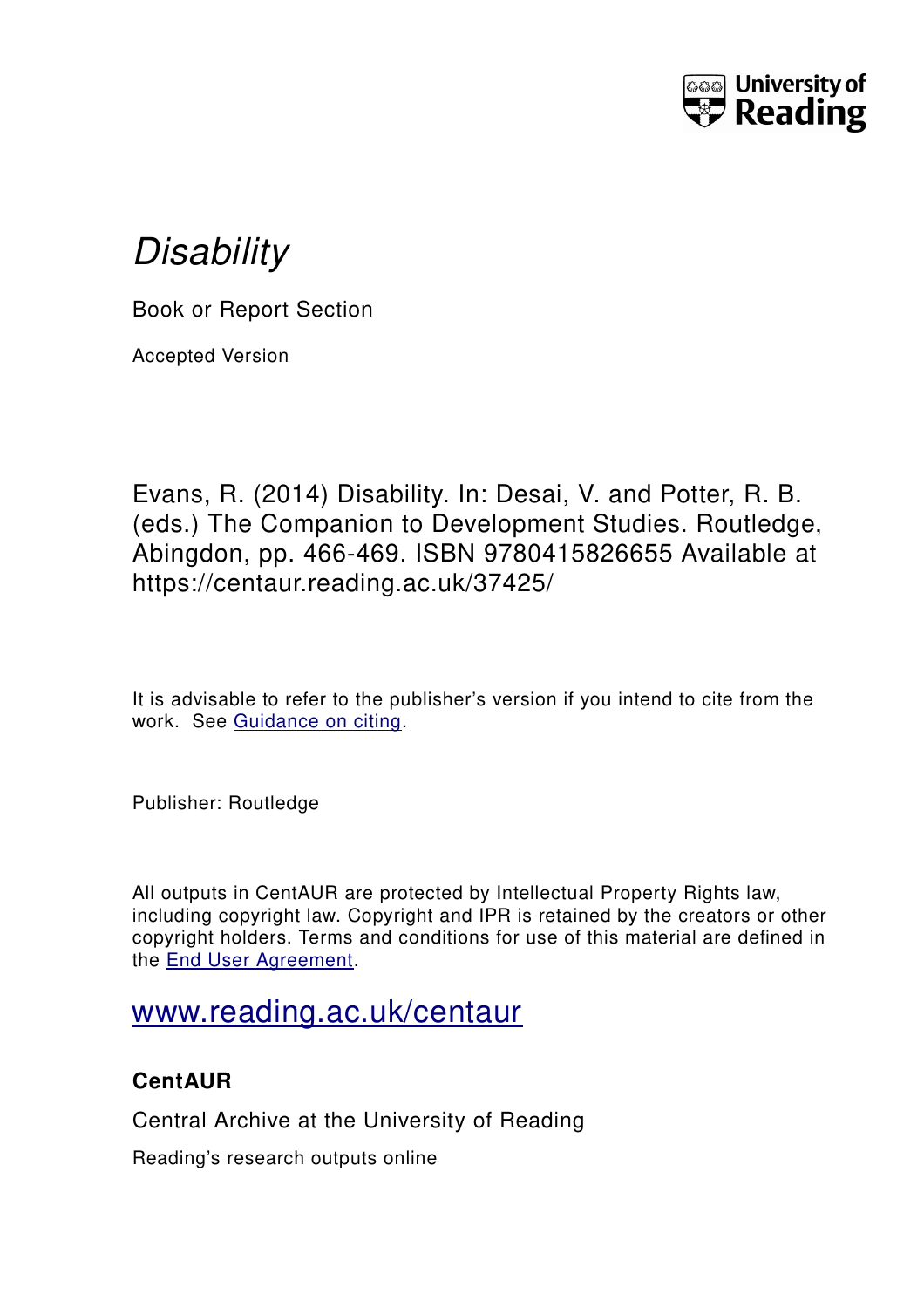# **V. Desai and R. Potter (Eds)** *The Companion to Development Studies***, 3rd Edition**

# **Chapter contribution: Disability<sup>1</sup>**

# **Ruth Evans, University of Reading**

#### **Disability, poverty and development**

The complex links between disability, poverty and development have been increasingly acknowledged within development discourses and research in recent years. Poverty is regarded as both a 'cause' and a 'consequence' of disability (DfID, 2000). Although reliable statistical data on the incidence of disability/impairment is not widely available and there is no agreed consensus on how disability should be defined, over a billion people worldwide (15% of the global population) live with disability (WHO, 2011). The majority of the global population of disabled people (80%) live in low and middle income countries, which often have limited resources available to meet their needs. Furthermore, disabled people are disproportionately represented among the numbers of people living in chronic poverty. The high rates of impairment and preventable illness in the global South are largely caused by malnutrition, poverty, lack of access to sanitation, safe drinking water, healthcare and other services, hazardous work, landmines and armed conflict (Yeo and Moore, 2003; McEwan and Butler, 2007).

Being poor also increases the likelihood of an individual experiencing ill health and becoming disabled (Yeo and Moore, 2003). Childhood impairment, for example, is often caused by preventable injuries and illnesses in homes and neighbourhoods that are related to poor living conditions, inadequate access to healthcare and sanitation and accidents among working children (McEwan and Butler, 2007). Many disabled children are denied access to education, due largely to the fact that education systems in the global South lack the resources and skills to include disabled students within mainstream educational settings and adequately meet the needs of disabled students. This in turn leads to high levels of illiteracy, reduced skills and employment opportunities for disabled people in adulthood, perpetuating the cycle of poverty from one generation to the next (Yeo and Moore, 2003). Disabled women and girls often experience multiple disadvantages, on the basis of their gender and disability, and are particularly vulnerable to abuse, chronic poverty and exclusion.

Improving health systems, infrastructure and the prevention and treatment of diseases are critically important in preventing and reducing the prevalence of disability in the global South. Fulfilling disabled people's rights and enhancing their wellbeing, however, also requires efforts to tackle poverty and the socio-cultural, political and economic inequalities and structural violence that people experience.

# **The 'medical' and 'social' models of disability**

<u>.</u>

 $1$  This chapter draws on a more extensive discussion of health, disability and development in Potter et al.'s 2012 book, *Key Concepts in Development Geography,* London: Sage.

<sup>©</sup> Ruth Evans, 2014. Please cite as: Evans, R. (2014) 'Disability', in V. Desai and R. Potter (Eds.) *The Companion to Development Studies,* Third Edition, Hodder Education.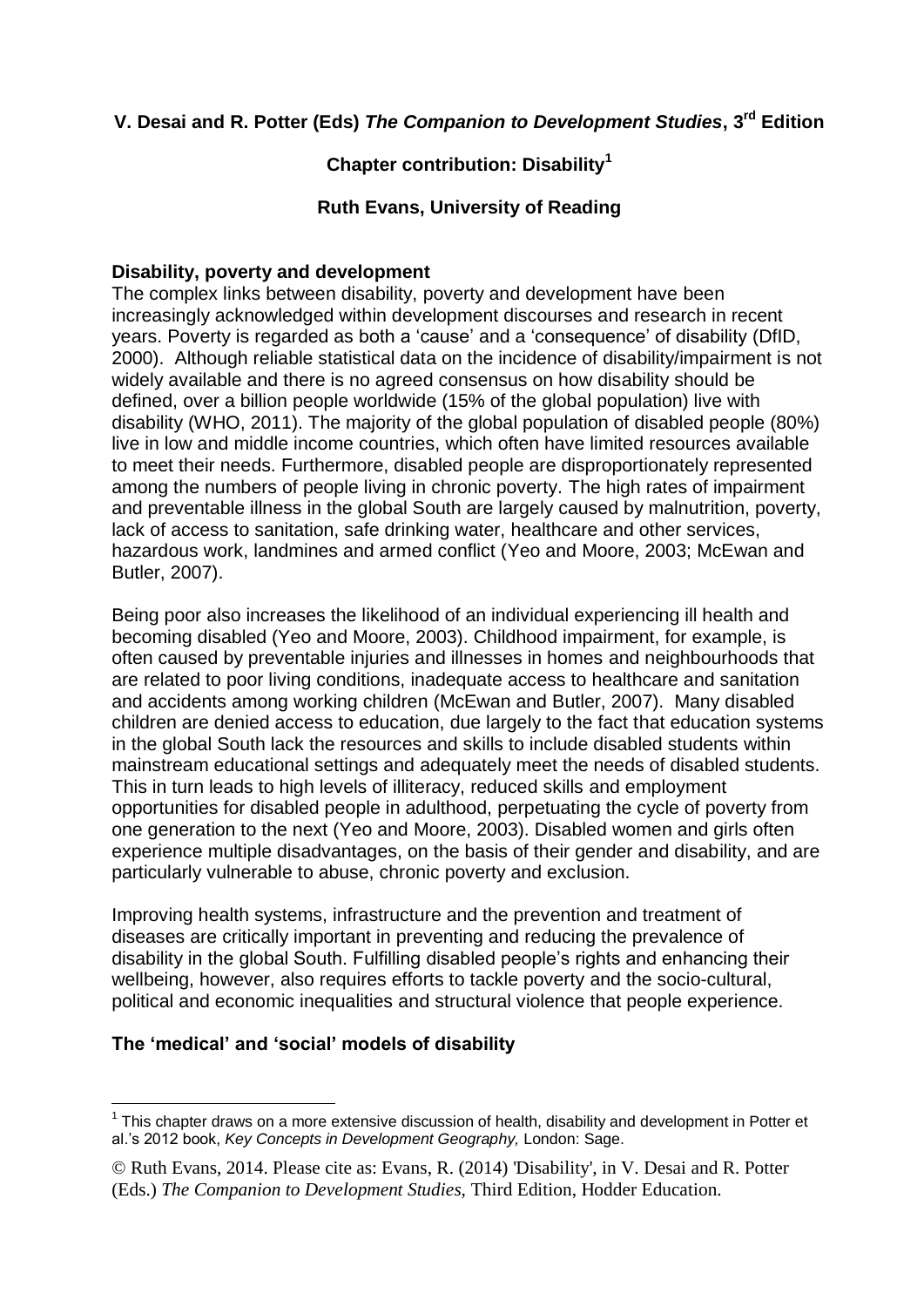Development approaches based on multidimensional understandings of poverty that aim to enhance human capacities and wellbeing have been influenced by disability politics and social theories of the body, health and disability that developed from the 1970s onwards. Disability activists in the global North rejected medical, rehabilitative models of disability which were based on assumptions that disabled people suffer primarily from physical and/or mental abnormalities that medicine can, and should treat, cure, or at least prevent (Oliver, 1990). Within the dominant 'medical model' approach, disability is perceived as an 'individual misfortune' or 'tragedy'. The disability movement in the global North (led by mainly UK-based activists and allies) instead developed a 'social model' of disability to focus attention on the sociocultural, economic, political and spatial barriers to participation that disabled people experience. An individual's 'impairment' was seen as separate from the social, attitudinal and environmental dimensions of 'disability' that exclude disabled people. The 'social model' thus focuses on changing society to facilitate the participation and inclusion of disabled people, rather than on efforts to 'rehabilitate' individuals and overcome biological constraints of the body.

These understandings of disability have been crucial to improving accessibility, achieving equality of opportunity and securing disabled people's rights within the public sphere in the global North, including in education, employment, health and social care. Commentators, however, have questioned the appropriateness of applying Western-centric social models of disability in the global South (McEwan and Butler, 2007). The wider macro-economic context, resource constraints and limited availability of technical solutions to make environments more accessible constrain the implementation of social model approaches to disability in many low income countries. Chronic poverty, limited income earning options and restricted access to health and education that many disabled people experience mean that access to basic services is likely to represent a higher priority for disabled people, governments and policymakers, rather than issues of accessibility or assistive technology.

Debates about the need to reconcile both medical and social models of disability in the 1980s led to the establishment of 'community-based rehabilitation' approaches in the global South. Such approaches aimed to provide rehabilitation through medical intervention and care, as well as promoting the social inclusion and participation of disabled people within their communities. Community-based rehabilitation projects have been criticised, however, for being ill-conceived and lacking sensitivity to local cultures and practices, including overlooking the existing care and support that many families and communities provide for disabled people (McEwan and Butler, 2007). Community-based rehabilitation can be seen as reinforcing medical/charitable models of disability that were introduced in the colonial era, perpetuating ideas that disabled people are dependent and need to be supported by charitable fundraising and donations (McEwan and Butler, 2007). Community-based rehabilitation projects have sought to shift towards a more community development approach in recent years and aim to empower disabled people and facilitate their participation in the development process.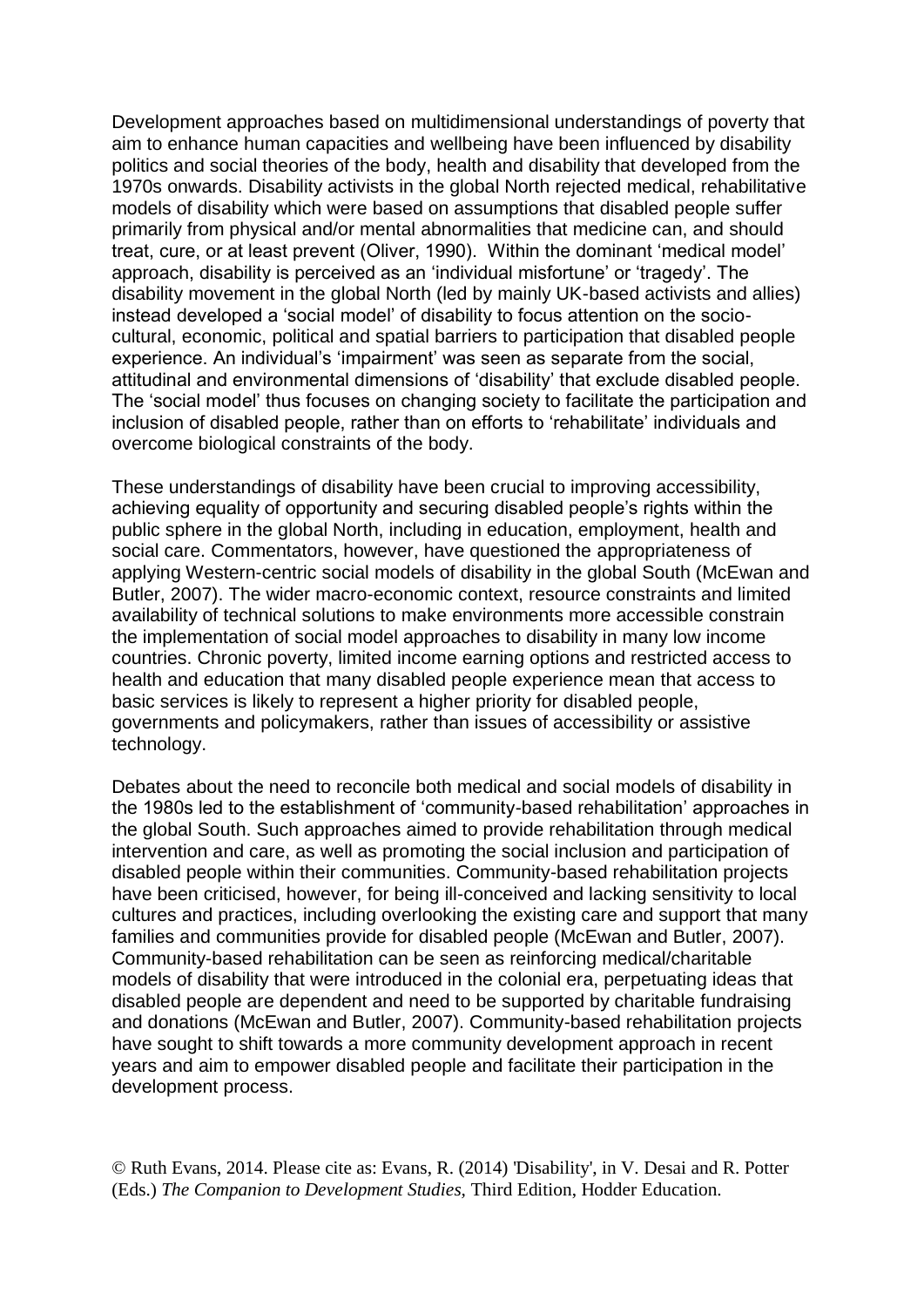Although debates about disability and chronic illness within the social sciences have been largely dominated by urban, Anglophone and Western-centric concerns to date, there has been growing recognition of the need to investigate the interconnections between socio-cultural representations of health, illness and disability and development processes at both a local and global scale (McEwan and Butler, 2007; Power, 2001). Understandings of bodies, disability and illness vary according to the economic, geopolitical, socio-cultural and spatial context. While most cultures ascribe to notions of a 'normal' or 'ideal' body or mind, the meanings attached to different illnesses and impairments and the social responses that are deemed appropriate are not universal. In many Sub-Saharan African countries, for example, disability in children is associated with maternal wrongdoing and witchcraft and in contexts of poverty, negative cultural attitudes and a lack of support, families may 'hide' or abandon disabled children who are considered 'abnormal' (Kabzems and Chimedza, 2002). However, impairment does not always lead to exclusion and many individuals are supported and included within their families and communities (Barnes and Mercer, 2003).

Research from the global South is increasingly challenging Northern framings of the disability debate (Connell, 2011). Social model approaches to disability have been criticised for failing to acknowledge the materiality of the body such as the effects of pain and impairment on people's everyday lives, and the impacts of structural violence, such as impairments resulting from processes of imperialism and colonisation. Meekosha and Soldatic (2011) argue that a politics of impairment is critical for understanding 'disability' in the global South. The authors point to the example of the Vietnamese Agent-Orange Movement's claims for redistributive justice against the US military. Such political mobilisations to achieve compensation for impairments caused by crimes committed as part of the colonisers' project draw heavily on medical science to make claims for a global resource transfer from the North to the South. Similarly, people living with HIV in Africa and others with chronic illness may identify with others on the basis of their biomedical diagnosis rather than according to a strategic notion of 'disability' and the focus of their activism may be on access to healthcare and medical treatment, which differs from the focus of the disability movement in the global North (Evans and Atim, 2011).

The separation of 'impairment' from 'disability' that underpins the social model can result in impairment being constructed as 'natural' (as opposed to disability which is viewed as 'social'). However, as Meekosha and Soldatic (2011: 1393) argue, 'impairment is not in fact always natural, but the outcome of deeply politicised processes of social dynamics *in* bodies that then become medicalised and then normalised through a raft of moral discursive and real practices'. They call for a 'politics of diversity within unity' as a central strategy of global mobilisation on disability and impairment.

# **Disability politics and rights**

The adoption and rapid ratification of the United Nations Convention on the Rights of Persons with Disabilities (UNCRPD) by many countries from 2008 has resulted in a high level of state and civil society mobilisation around disability. This has been accompanied by a growing awareness that many Millennium Development Goals and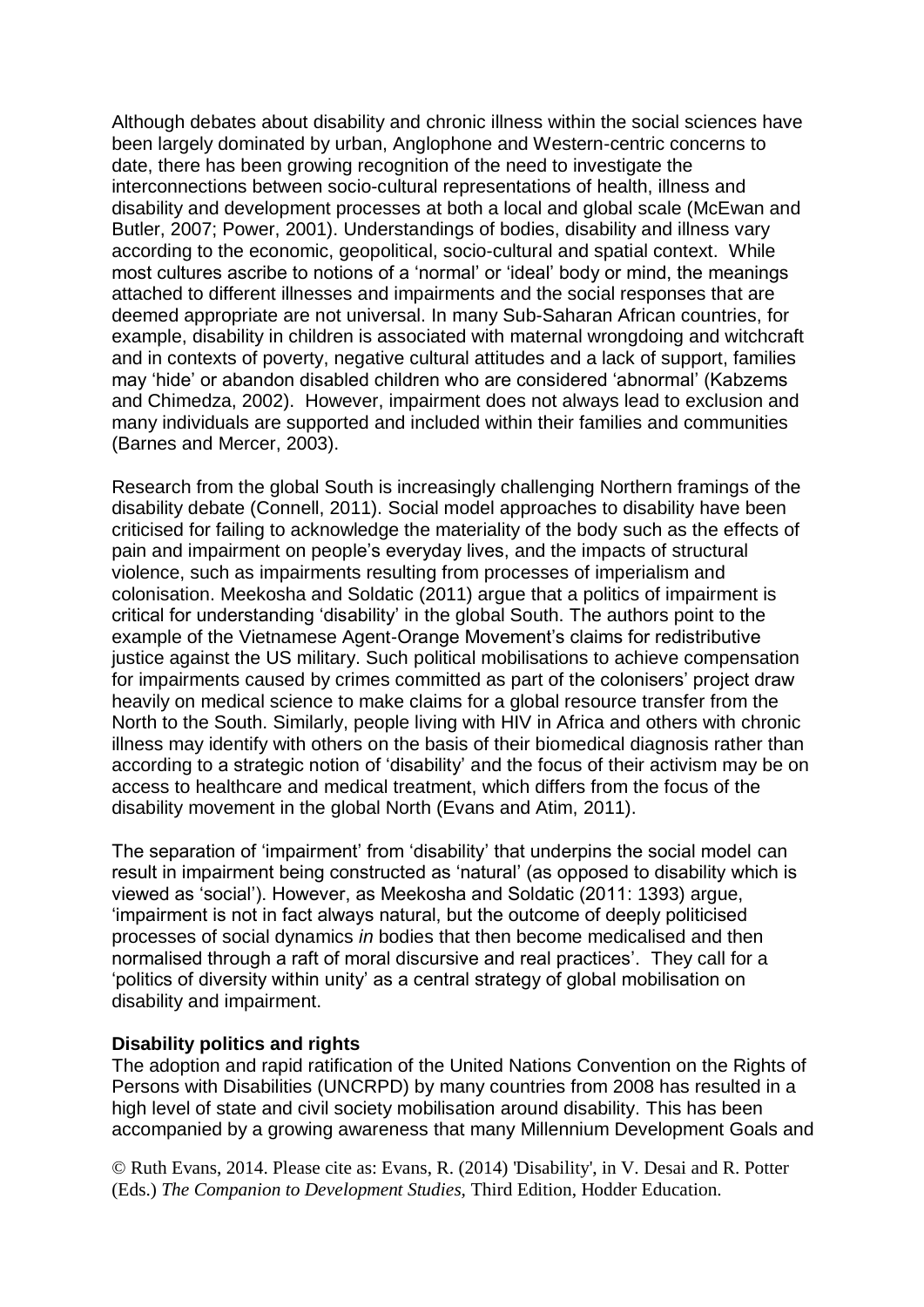other international development targets are unlikely to be met unless disabled people's views, needs and priorities are taken into account within efforts to alleviate poverty. Disability issues appear to be increasingly mainstreamed within the 'rights-based development' agenda, although the legal rhetoric is often very distant from the lived reality experienced by many disabled people in the global South (Meekosha and Soldatic, 2011).

Disabled people's organisations, led by disabled people in the global South, have played an important role in collective advocacy for the representation of disabled people in all stages of the development process at the national and international levels. For example, the National Union of Disabled People of Uganda (NUDIPU) lobbied for the inclusion of disabled people at all levels of political administration. As a result, disabled people have achieved a higher level of political representation in Uganda than in any other country (McEwan and Butler, 2007). International nongovernmental organisations, coalitions and networks, such as Disabled People's International (established in 1981) have helped to strengthen national disabled people's organisations and facilitate collective advocacy for disabled people's rights at the global level.

The UN Convention on the Rights of Persons with Disabilities is broadly informed by the social model of disability. Disability and impairment are not explicitly defined, but 'persons with disabilities' include: 'those who have long-term physical, mental, intellectual or sensory impairments which in interaction with various barriers may hinder their full and effective participation in society on an equal basis with others' (UN, 2010). Key tenets of the Convention are disabled people's rights to participation and inclusion, non-discrimination and accessibility. While the emphasis is on mainstreaming disability into all development activities, such as Poverty Reduction Strategy Papers and the MDGs, it is recognised that disability specific measures may be necessary to 'accelerate or achieve de facto equality of persons with disabilities' (UN, 2010).

While the 'mainstreaming' of disability within rights-based approaches to development has been broadly welcomed by advocates and activists, tensions remain. Concerns focus on the dangers of token involvement of disabled people and the neglect of their self-determination and equality, in addition to the lack of attention to global structural inequalities and the role of imperialism and colonialism as root causes of violations of human rights, famines, malnutrition, ecological degradation and growing impairment in the global South (Meekosha and Soldatic, 2011).

# **References**

Barnes, C. and Mercer G. (2003) *Disability,* Cambridge: Polity Press.

Connell, R. (2011) 'Southern bodies and disability: rethinking concepts', *Third World Quarterly,* 32(8):1369-1381.

Department for International Development (2000) *Disability, Poverty and Development,* London: DFID.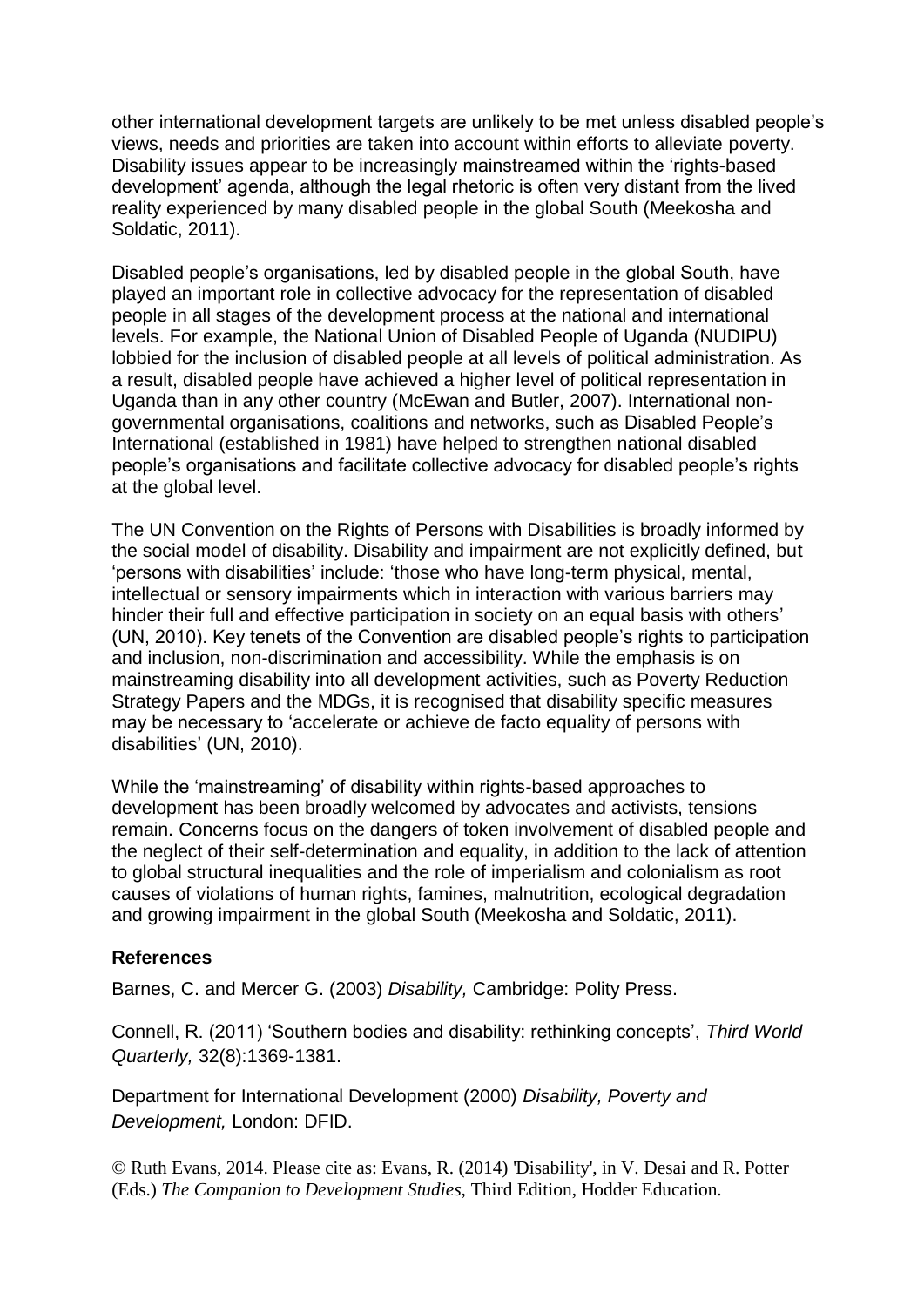Evans, R. and Atim, A. (2011) 'Care, Disability and HIV in Africa: diverging or interconnected concepts and practices?', *Third World Quarterly,* 32(8):1437-1454.

Kabzems, V and Chimedza, R. (2002) 'Development assistance: disability and education in Southern Africa', *Disability and Society,* 17(2):147-157.

McEwan C and Butler R. (2007) 'Disability and Development: Different Models, Different Places', *Geography Compass* 1(3):448–466.

Meekosha, H. and Soldatic, K. (2011) 'Human rights and the global South: the case of disability', *Third World Quarterly,* 32(8):1383-1397.

Oliver, M. (1990) *The Politics of Disablement,* Basingstoke: Macmillan and St Martin's Press.

Power, M. (2001) 'Geographies of disability and development in Southern Africa', *Disability Studies Quarterly,* 21(4):84–97.

UN (2010) 'Convention on the Rights of Persons with Disabilities and Optional Protocol', [www.un.org/disabilities/documents/convention/convoptprot-e.pdf](http://www.un.org/disabilities/documents/convention/convoptprot-e.pdf) (accessed 26/01/11)

World Health Organisation (WHO) (2011) *World Report on Disability,* Geneva: WHO/ The World Bank.

Yeo, R. and Moore, K. (2003) 'Including disabled people in poverty reduction work: "Nothing About Us, Without Us"', *World Development,* 31(3):571–590.

#### **Further reading**

*Third World Quarterly* (2011) 'Disability in the global South', special issue, 32(8). This collection of articles discusses recent conceptualisations of Southern bodies, disability, poverty and human rights.

Groce, N., Kembhavi, G., Wirz, S., Lang, R., Trani, J-F, Kett, M. (2011) 'Poverty and Disability - a critical review of the literature in Low and Middle Income Countries', Working Paper Series No. 16, Leonard Cheshire Disability and Inclusive Development Centre, University College London. This paper provides a useful review of the evidence regarding the links between poverty and disability in the global South.

Eide, A. and Ingstad, B. Eds. (2011) *Disability and Poverty: a Global Challenge*, Bristol: The Policy Press. This wide-ranging collection explores the social, cultural and political dimensions of disability and poverty in different contexts in the global South.